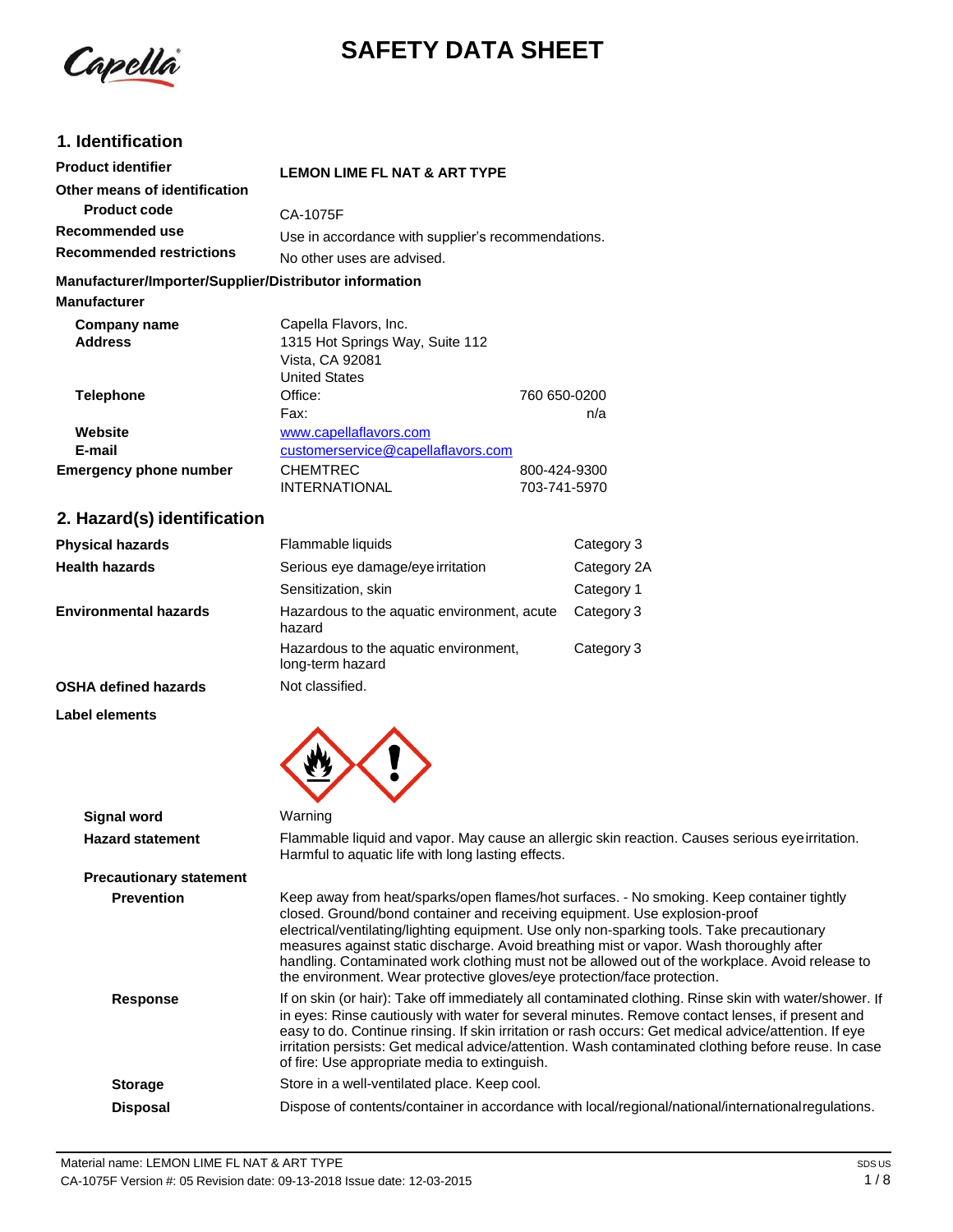#### **3. Composition/information on ingredients**

**Mixtures**

| <b>Chemical name</b>                       | Common name and synonyms | <b>CAS number</b> | %         |
|--------------------------------------------|--------------------------|-------------------|-----------|
| PROPYLENE GLYCOL<br><b>NOM</b><br>NFI      |                          | $57-55-6$         | $50 - 60$ |
| ETHYL ALCOHOL 190 PROOF<br>CANE IP NON GMO | <b>ETHYLALCOHOL</b>      | 64-17-5           | $20 - 30$ |
| LEMON OIL 1X<br>NOP. NOM<br>#1112          |                          | 8008-56-8         | $5 - 10$  |
| LIME OIL DIST. MEXICO #159<br><b>NOP</b>   |                          | 8008-26-2         | $1 - < 3$ |
| Other components below reportable levels   |                          |                   | $10 - 20$ |

\*Designates that a specific chemical identity and/or percentage of composition has been withheld as a trade secret.

#### **4. First-aid measures**

| <b>Inhalation</b>                                                            | Move to fresh air. Call a physician if symptoms develop or persist.                                                                                                                                                                                                                                                                                                                                                                                                                                                                                                                                                                                                                                                                                         |
|------------------------------------------------------------------------------|-------------------------------------------------------------------------------------------------------------------------------------------------------------------------------------------------------------------------------------------------------------------------------------------------------------------------------------------------------------------------------------------------------------------------------------------------------------------------------------------------------------------------------------------------------------------------------------------------------------------------------------------------------------------------------------------------------------------------------------------------------------|
| <b>Skin contact</b>                                                          | Remove contaminated clothing immediately and wash skin with soap and water. In case of<br>eczema or other skin disorders: Seek medical attention and take along these instructions.                                                                                                                                                                                                                                                                                                                                                                                                                                                                                                                                                                         |
| Eye contact                                                                  | Immediately flush eyes with plenty of water for at least 15 minutes. Remove contact lenses, if<br>present and easy to do. Continue rinsing. Get medical attention if irritation develops and persists.                                                                                                                                                                                                                                                                                                                                                                                                                                                                                                                                                      |
| Ingestion                                                                    | Rinse mouth. Get medical attention if symptoms occur.                                                                                                                                                                                                                                                                                                                                                                                                                                                                                                                                                                                                                                                                                                       |
| <b>Most important</b><br>symptoms/effects, acute and<br>delayed              | Severe eye irritation. Symptoms may include stinging, tearing, redness, swelling, and blurred<br>vision. May cause an allergic skin reaction. Dermatitis. Rash.                                                                                                                                                                                                                                                                                                                                                                                                                                                                                                                                                                                             |
| Indication of immediate<br>medical attention and special<br>treatment needed | Provide general supportive measures and treat symptomatically. Thermal burns: Flush with water<br>immediately. While flushing, remove clothes which do not adhere to affected area. Call an<br>ambulance. Continue flushing during transport to hospital. Keep victim under observation.<br>Symptoms may be delayed.                                                                                                                                                                                                                                                                                                                                                                                                                                        |
| <b>General information</b>                                                   | Take off all contaminated clothing immediately. Ensure that medical personnel are aware of the<br>material(s) involved, and take precautions to protect themselves. Wash contaminated clothing<br>before reuse.                                                                                                                                                                                                                                                                                                                                                                                                                                                                                                                                             |
| 5. Fire-fighting measures                                                    |                                                                                                                                                                                                                                                                                                                                                                                                                                                                                                                                                                                                                                                                                                                                                             |
| Suitable extinguishing media                                                 | Water fog. Alcohol resistant foam. Carbon dioxide (CO2). Dry chemical powder, carbon dioxide,<br>sand or earth may be used for small fires only.                                                                                                                                                                                                                                                                                                                                                                                                                                                                                                                                                                                                            |
| Unsuitable extinguishing<br>media                                            | Do not use water jet as an extinguisher, as this will spread the fire.                                                                                                                                                                                                                                                                                                                                                                                                                                                                                                                                                                                                                                                                                      |
| Specific hazards arising from<br>the chemical                                | Vapors may form explosive mixtures with air. Vapors may travel considerable distance to a source<br>of ignition and flash back. This product is a poor conductor of electricity and can become<br>electrostatically charged. If sufficient charge is accumulated, ignition of flammable mixtures can<br>occur. To reduce potential for static discharge, use proper bonding and grounding procedures.<br>This liquid may accumulate static electricity when filling properly grounded containers. Static<br>electricity accumulation may be significantly increased by the presence of small quantities of water<br>or other contaminants. Material will float and may ignite on surface of water. During fire, gases<br>hazardous to health may be formed. |
| Special protective equipment<br>and precautions for firefighters             | Self-contained breathing apparatus and full protective clothing must be worn in case of fire.                                                                                                                                                                                                                                                                                                                                                                                                                                                                                                                                                                                                                                                               |
| <b>Fire fighting</b><br>equipment/instructions                               | In case of fire and/or explosion do not breathe fumes. Move containers from fire area if you can do<br>so without risk.                                                                                                                                                                                                                                                                                                                                                                                                                                                                                                                                                                                                                                     |
| <b>Specific methods</b>                                                      | Use standard firefighting procedures and consider the hazards of other involved materials.                                                                                                                                                                                                                                                                                                                                                                                                                                                                                                                                                                                                                                                                  |
| <b>General fire hazards</b>                                                  | Flammable liquid and vapor.                                                                                                                                                                                                                                                                                                                                                                                                                                                                                                                                                                                                                                                                                                                                 |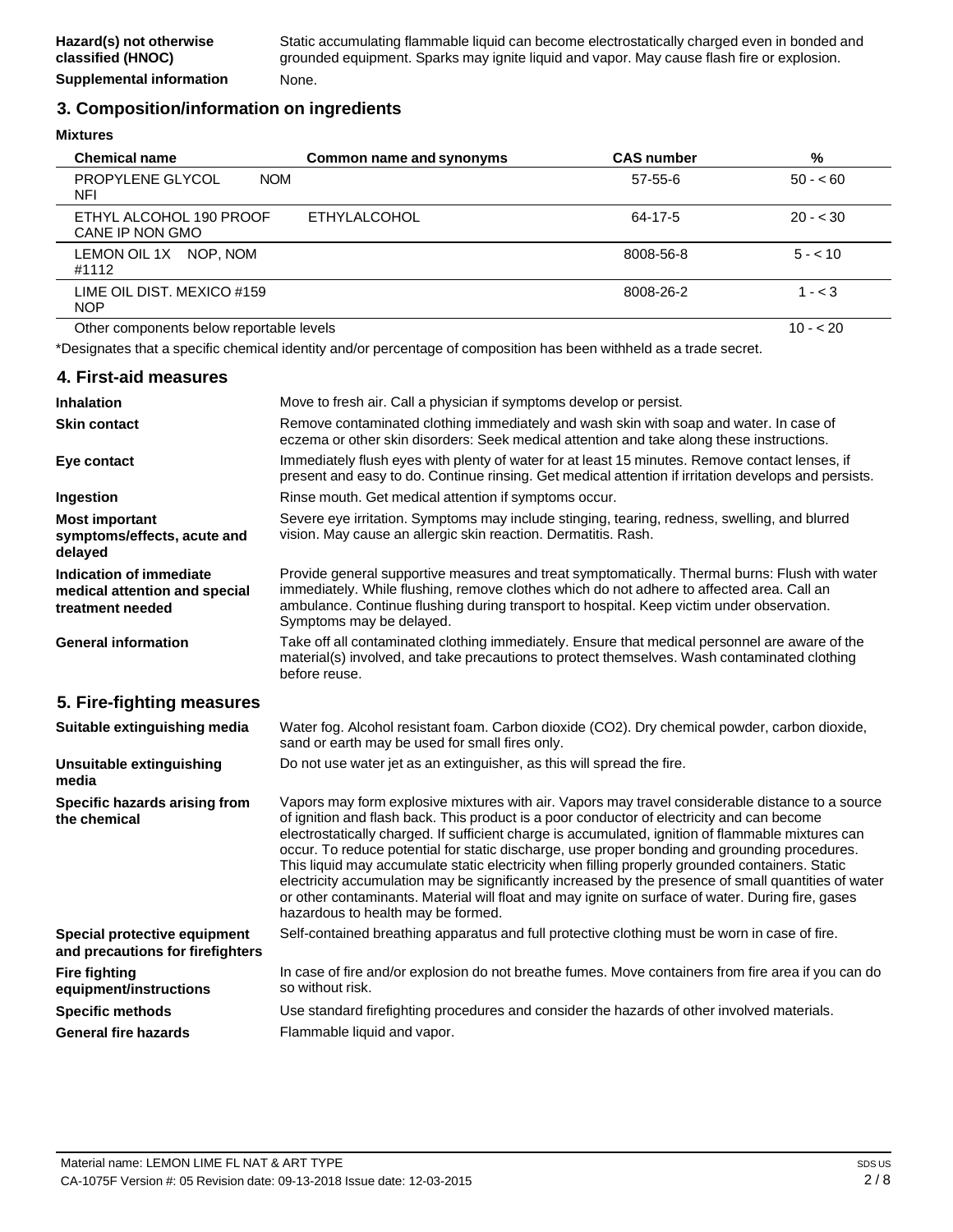#### **6. Accidental release measures**

| <b>Personal precautions,</b><br>protective equipment and<br>emergency procedures | Keep unnecessary personnel away. Keep people away from and upwind of spill/leak. Eliminate all<br>ignition sources (no smoking, flares, sparks, or flames in immediate area). Wear appropriate<br>protective equipment and clothing during clean-up. Avoid breathing mist or vapor. Do not touch<br>damaged containers or spilled material unless wearing appropriate protective clothing. Ventilate<br>closed spaces before entering them. Use appropriate containment to avoid environmental<br>contamination. Transfer by mechanical means such as vacuum truck to a salvage tank or other<br>suitable container for recovery or safe disposal. Local authorities should be advised if significant<br>spillages cannot be contained. For personal protection, see section 8 of the SDS.                                                                                                                                                                                                                                                                                                                                                        |
|----------------------------------------------------------------------------------|---------------------------------------------------------------------------------------------------------------------------------------------------------------------------------------------------------------------------------------------------------------------------------------------------------------------------------------------------------------------------------------------------------------------------------------------------------------------------------------------------------------------------------------------------------------------------------------------------------------------------------------------------------------------------------------------------------------------------------------------------------------------------------------------------------------------------------------------------------------------------------------------------------------------------------------------------------------------------------------------------------------------------------------------------------------------------------------------------------------------------------------------------|
| <b>Methods and materials for</b><br>containment and cleaning up                  | Use water spray to reduce vapors or divert vapor cloud drift. Eliminate all ignition sources (no<br>smoking, flares, sparks, or flames in immediate area). Keep combustibles (wood, paper, oil, etc.)<br>away from spilled material. Take precautionary measures against static discharge. Use only<br>non-sparking tools. Prevent product from entering drains.                                                                                                                                                                                                                                                                                                                                                                                                                                                                                                                                                                                                                                                                                                                                                                                  |
|                                                                                  | Large Spills: Stop the flow of material, if this is without risk. Dike the spilled material, where this is<br>possible. Use a non-combustible material like vermiculite, sand or earth to soak up the product<br>and place into a container for later disposal. Following product recovery, flush area with water.                                                                                                                                                                                                                                                                                                                                                                                                                                                                                                                                                                                                                                                                                                                                                                                                                                |
|                                                                                  | Small Spills: Absorb with earth, sand or other non-combustible material and transfer to containers<br>for later disposal. Wipe up with absorbent material (e.g. cloth, fleece). Clean surface thoroughly to<br>remove residual contamination.                                                                                                                                                                                                                                                                                                                                                                                                                                                                                                                                                                                                                                                                                                                                                                                                                                                                                                     |
|                                                                                  | Never return spills to original containers for re-use. For waste disposal, see section 13 of the SDS.                                                                                                                                                                                                                                                                                                                                                                                                                                                                                                                                                                                                                                                                                                                                                                                                                                                                                                                                                                                                                                             |
| <b>Environmental precautions</b>                                                 | Avoid release to the environment. Inform appropriate managerial or supervisory personnel of all<br>environmental releases. Prevent further leakage or spillage if safe to do so. Avoid discharge into<br>drains, water courses or onto the ground. Use appropriate containment to avoid environmental<br>contamination.                                                                                                                                                                                                                                                                                                                                                                                                                                                                                                                                                                                                                                                                                                                                                                                                                           |
| 7. Handling and storage                                                          |                                                                                                                                                                                                                                                                                                                                                                                                                                                                                                                                                                                                                                                                                                                                                                                                                                                                                                                                                                                                                                                                                                                                                   |
| <b>Precautions for safe handling</b>                                             | Do not handle, store or open near an open flame, sources of heat or sources of ignition. Protect<br>material from direct sunlight. When using do not smoke. Explosion-proof general and local exhaust<br>ventilation. Minimize fire risks from flammable and combustible materials (including combustible<br>dust and static accumulating liquids) or dangerous reactions with incompatible materials. Handling<br>operations that can promote accumulation of static charges include but are not limited to: mixing,<br>filtering, pumping at high flow rates, splash filling, creating mists or sprays, tank and container<br>filling, tank cleaning, sampling, gauging, switch loading, vacuum truck operations. Take<br>precautionary measures against static discharges. All equipment used when handling the product<br>must be grounded. Use non-sparking tools and explosion-proof equipment. Avoid breathing mist or<br>vapor. Avoid contact with eyes, skin, and clothing. Avoid prolonged exposure. Wear appropriate<br>personal protective equipment. Avoid release to the environment. Observe good industrial hygiene<br>practices. |
|                                                                                  | For additional information on equipment bonding and grounding, refer to the Canadian Electrical<br>Code in Canada, (CSA C22.1), or the American Petroleum Institute (API) Recommended Practice<br>2003, "Protection Against Ignitions Arising out of Static, Lightning, and Stray Currents" or National<br>Fire Protection Association (NFPA) 77, "Recommended Practice on Static Electricity" or National<br>Fire Protection Association (NFPA) 70, "National Electrical Code".                                                                                                                                                                                                                                                                                                                                                                                                                                                                                                                                                                                                                                                                  |
| Conditions for safe storage,<br>including any incompatibilities                  | Keep away from heat, sparks and open flame. Prevent electrostatic charge build-up by using<br>common bonding and grounding techniques. Eliminate sources of ignition. Avoid spark promoters.<br>Ground/bond container and equipment. These alone may be insufficient to remove static<br>electricity. Store in a cool, dry place out of direct sunlight. Store in original tightly closed container.<br>Store in a well-ventilated place. Keep in an area equipped with sprinklers. Store away from<br>incompatible materials (see Section 10 of the SDS).                                                                                                                                                                                                                                                                                                                                                                                                                                                                                                                                                                                        |
| 8. Exposure controls/personal protection                                         |                                                                                                                                                                                                                                                                                                                                                                                                                                                                                                                                                                                                                                                                                                                                                                                                                                                                                                                                                                                                                                                                                                                                                   |
| <b>Occupational exposure limits</b>                                              |                                                                                                                                                                                                                                                                                                                                                                                                                                                                                                                                                                                                                                                                                                                                                                                                                                                                                                                                                                                                                                                                                                                                                   |

#### The following constituents are the only constituents of the product which have a PEL, TLV or other recommended exposure limit. At this time, the other constituents have no known exposure limits.

### **US. OSHA Table Z-1 Limits for Air Contaminants (29 CFR 1910.1000)**

| <b>Components</b>                                           | Type       | Value                  |
|-------------------------------------------------------------|------------|------------------------|
| ETHYL ALCOHOL 190<br>PROOF CANE IP NON<br>GMO (CAS 64-17-5) | <b>PEL</b> | $1900 \,\mathrm{mg/m}$ |
|                                                             |            | $1000$ ppm             |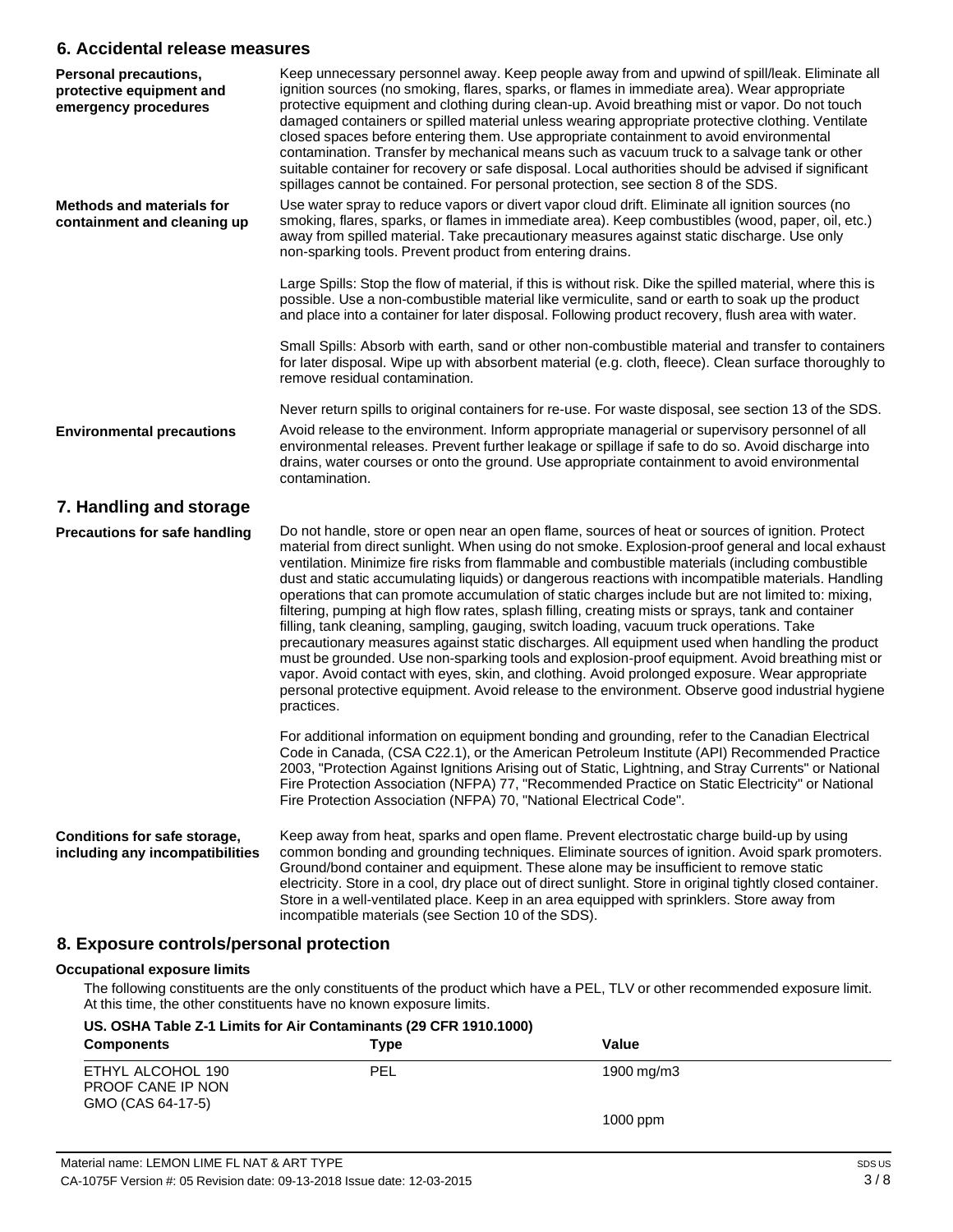| <b>US. ACGIH Threshold Limit Values Components</b>          |                                                                                                                                                                                                                                                                                                                                                                                                                                                                                           |              |             |
|-------------------------------------------------------------|-------------------------------------------------------------------------------------------------------------------------------------------------------------------------------------------------------------------------------------------------------------------------------------------------------------------------------------------------------------------------------------------------------------------------------------------------------------------------------------------|--------------|-------------|
|                                                             | <b>Type</b>                                                                                                                                                                                                                                                                                                                                                                                                                                                                               | <b>Value</b> |             |
| ETHYL ALCOHOL 190<br>PROOF CANE IP NON<br>GMO (CAS 64-17-5) | <b>STEL</b>                                                                                                                                                                                                                                                                                                                                                                                                                                                                               | 1000 ppm     |             |
| US. NIOSH: Pocket Guide to Chemical Hazards                 |                                                                                                                                                                                                                                                                                                                                                                                                                                                                                           |              |             |
| <b>Components</b>                                           | <b>Type</b>                                                                                                                                                                                                                                                                                                                                                                                                                                                                               | Value        |             |
| ETHYL ALCOHOL 190<br>PROOF CANE IP NON<br>GMO (CAS 64-17-5) | <b>TWA</b>                                                                                                                                                                                                                                                                                                                                                                                                                                                                                | 1900 mg/m3   |             |
|                                                             |                                                                                                                                                                                                                                                                                                                                                                                                                                                                                           | 1000 ppm     |             |
|                                                             | US. Workplace Environmental Exposure Level (WEEL) Guides                                                                                                                                                                                                                                                                                                                                                                                                                                  |              |             |
| <b>Components</b>                                           | <b>Type</b>                                                                                                                                                                                                                                                                                                                                                                                                                                                                               | <b>Value</b> | <b>Form</b> |
| PROPYLENE GLYCOL<br>NOM NFI (CAS 57-55-6)                   | <b>TWA</b>                                                                                                                                                                                                                                                                                                                                                                                                                                                                                | 10 mg/m3     | Aerosol.    |
| <b>Biological limit values</b>                              | No biological exposure limits noted for the ingredient(s).                                                                                                                                                                                                                                                                                                                                                                                                                                |              |             |
| Appropriate engineering<br>controls                         | Explosion-proof general and local exhaust ventilation. Good general ventilation (typically 10 air<br>changes per hour) should be used. Ventilation rates should be matched to conditions. If<br>applicable, use process enclosures, local exhaust ventilation, or other engineering controls to<br>maintain airborne levels below recommended exposure limits. If exposure limits have not been<br>established, maintain airborne levels to an acceptable level. Provide eyewash station. |              |             |
|                                                             | Individual protection measures, such as personal protective equipment                                                                                                                                                                                                                                                                                                                                                                                                                     |              |             |
| <b>Eye/face protection</b>                                  | Face shield is recommended. Wear safety glasses with side shields (or goggles).                                                                                                                                                                                                                                                                                                                                                                                                           |              |             |
| <b>Skin protection</b>                                      |                                                                                                                                                                                                                                                                                                                                                                                                                                                                                           |              |             |
| <b>Hand protection</b>                                      | Wear appropriate chemical resistant gloves.                                                                                                                                                                                                                                                                                                                                                                                                                                               |              |             |
| Other                                                       | Wear appropriate chemical resistant clothing. Use of an impervious apron is recommended.                                                                                                                                                                                                                                                                                                                                                                                                  |              |             |
| <b>Respiratory protection</b>                               | If engineering controls do not maintain airborne concentrations below recommended exposure<br>limits (where applicable) or to an acceptable level (in countries where exposure limits have not<br>been established), an approved respirator must be worn.                                                                                                                                                                                                                                 |              |             |
| <b>Thermal hazards</b>                                      | Wear appropriate thermal protective clothing, when necessary.                                                                                                                                                                                                                                                                                                                                                                                                                             |              |             |
| <b>General hygiene</b><br>considerations                    | When using do not smoke. Always observe good personal hygiene measures, such as washing<br>after handling the material and before eating, drinking, and/or smoking. Routinely wash work<br>clothing and protective equipment to remove contaminants. Contaminated work clothing should not<br>be allowed out of the workplace.                                                                                                                                                            |              |             |

# **9. Physical and chemical properties**

| Appearance                                   |                                  |
|----------------------------------------------|----------------------------------|
| <b>Physical state</b>                        | Liquid.                          |
| <b>Form</b>                                  | Liquid.                          |
| Color                                        | Not available.                   |
| Odor                                         | Not available.                   |
| <b>Odor threshold</b>                        | Not available.                   |
| рH                                           | Not available.                   |
| Melting point/freezing point                 | -173.38 °F (-114.1 °C) estimated |
| Initial boiling point and boiling<br>range   | 173.3 °F (78.5 °C) estimated     |
| <b>Flash point</b>                           | 94.0 °F (34.4 °C)                |
| <b>Evaporation rate</b>                      | Not available.                   |
| Flammability (solid, gas)                    | Not applicable.                  |
| Upper/lower flammability or explosive limits |                                  |
| <b>Flammability limit - lower</b><br>(%)     | Not available.                   |
| <b>Flammability limit - upper</b><br>(%)     | Not available.                   |
| Explosive limit - lower (%)                  | Not available.                   |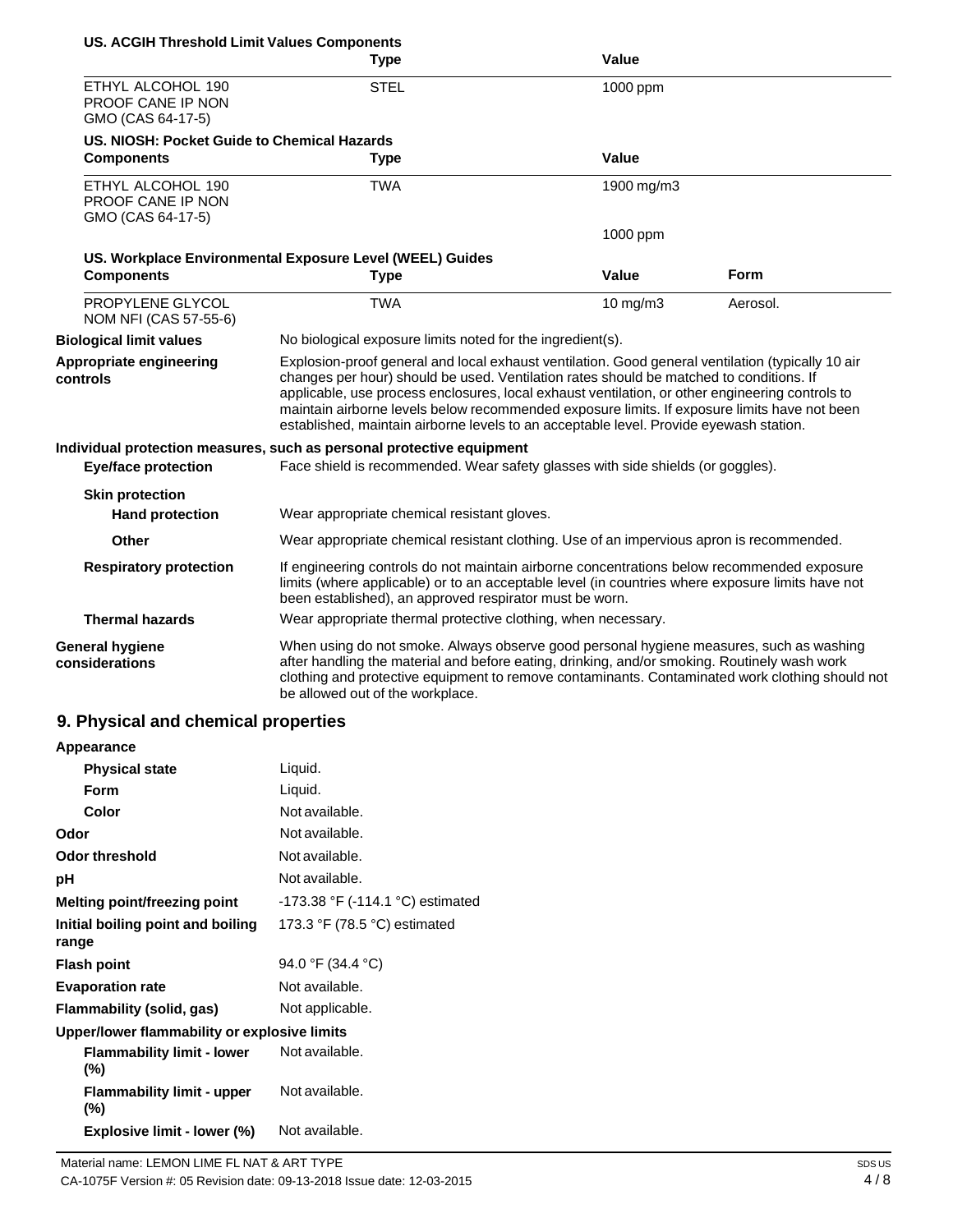| Explosive limit - upper (%)                       | Not available.               |
|---------------------------------------------------|------------------------------|
| Vapor pressure                                    | 17.76 hPa estimated          |
| Vapor density                                     | Not available.               |
| <b>Relative density</b>                           | Not available.               |
| Solubility(ies)                                   |                              |
| Solubility (water)                                | Not available.               |
| <b>Partition coefficient</b><br>(n-octanol/water) | Not available.               |
| <b>Auto-ignition temperature</b>                  | 685 °F (362.78 °C) estimated |
| <b>Decomposition temperature</b>                  | Not available.               |
| <b>Viscosity</b>                                  | Not available.               |
| <b>Other information</b>                          |                              |
| <b>Density</b>                                    | 0.89 g/cm3 estimated         |
| <b>Explosive properties</b>                       | Not explosive.               |
| <b>Flammability class</b>                         | Flammable IC estimated       |
| <b>Oxidizing properties</b>                       | Not oxidizing.               |
| <b>Refractive index</b>                           | 1.388 - 1.418                |
| <b>Specific gravity</b>                           | $0.97 - 1$                   |

### **10. Stability and reactivity**

| <b>Reactivity</b>                            | The product is stable and non-reactive under normal conditions of use, storage and transport.                                                     |
|----------------------------------------------|---------------------------------------------------------------------------------------------------------------------------------------------------|
| <b>Chemical stability</b>                    | Material is stable under normal conditions.                                                                                                       |
| <b>Possibility of hazardous</b><br>reactions | Hazardous polymerization does notoccur.                                                                                                           |
| <b>Conditions to avoid</b>                   | Avoid heat, sparks, open flames and other ignition sources. Avoid temperatures exceeding the<br>flash point. Contact with incompatible materials. |
| Incompatible materials                       | Strong oxidizing agents.                                                                                                                          |
| <b>Hazardous decomposition</b><br>products   | No hazardous decomposition products are known.                                                                                                    |

### **11. Toxicological information**

### **Information on likely routes of exposure**

| $\frac{1}{2}$ . The figure is the figure in the figure in the figure in the figure is the figure in the figure in the figure in the figure is a figure in the figure in the figure in the figure in the figure in the figure in t |                                                                                                                                                                 |
|-----------------------------------------------------------------------------------------------------------------------------------------------------------------------------------------------------------------------------------|-----------------------------------------------------------------------------------------------------------------------------------------------------------------|
| <b>Inhalation</b>                                                                                                                                                                                                                 | Prolonged inhalation may be harmful.                                                                                                                            |
| <b>Skin contact</b>                                                                                                                                                                                                               | May cause an allergic skin reaction.                                                                                                                            |
| Eye contact                                                                                                                                                                                                                       | Causes serious eye irritation.                                                                                                                                  |
| Ingestion                                                                                                                                                                                                                         | Expected to be a low ingestion hazard.                                                                                                                          |
| Symptoms related to the<br>physical, chemical and<br>toxicological characteristics                                                                                                                                                | Severe eye irritation. Symptoms may include stinging, tearing, redness, swelling, and blurred<br>vision. May cause an allergic skin reaction. Dermatitis. Rash. |
| Information on toxicological effects                                                                                                                                                                                              |                                                                                                                                                                 |
| Acute toxicity                                                                                                                                                                                                                    | Not available.                                                                                                                                                  |
| Skin corrosion/irritation                                                                                                                                                                                                         | Prolonged skin contact may cause temporary irritation.                                                                                                          |
| Serious eye damage/eye<br>irritation                                                                                                                                                                                              | Causes serious eye irritation.                                                                                                                                  |
| Respiratory or skin sensitization                                                                                                                                                                                                 |                                                                                                                                                                 |
| <b>Respiratory sensitization</b>                                                                                                                                                                                                  | Not a respiratory sensitizer.                                                                                                                                   |
| <b>Skin sensitization</b>                                                                                                                                                                                                         | May cause an allergic skin reaction.                                                                                                                            |
| Germ cell mutagenicity                                                                                                                                                                                                            | No data available to indicate product or any components present at greater than 0.1% are<br>mutagenic or genotoxic.                                             |
| Carcinogenicity                                                                                                                                                                                                                   | Not classifiable as to carcinogenicity to humans.                                                                                                               |
| <b>IARC Monographs. Overall Evaluation of Carcinogenicity</b>                                                                                                                                                                     |                                                                                                                                                                 |
| Not listed.                                                                                                                                                                                                                       |                                                                                                                                                                 |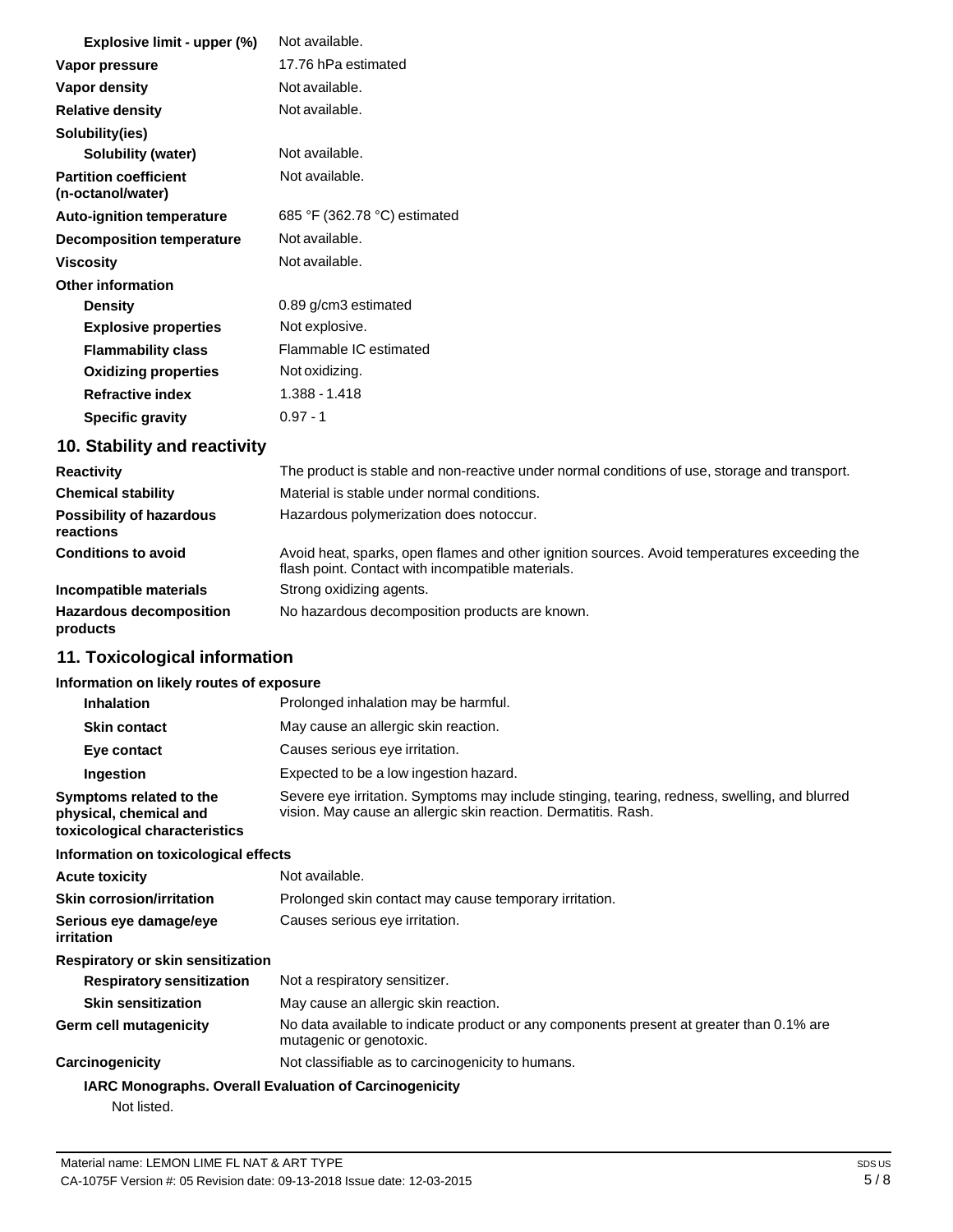|                                                                                                                  | OSHA Specifically Regulated Substances (29 CFR 1910.1001-1050)                                                                                                                             |
|------------------------------------------------------------------------------------------------------------------|--------------------------------------------------------------------------------------------------------------------------------------------------------------------------------------------|
| Not regulated.                                                                                                   |                                                                                                                                                                                            |
|                                                                                                                  | US. National Toxicology Program (NTP) Report on Carcinogens                                                                                                                                |
| Not listed.                                                                                                      |                                                                                                                                                                                            |
| <b>Reproductive toxicity</b>                                                                                     | This product is not expected to cause reproductive or developmental effects.                                                                                                               |
| Specific target organ toxicity -<br>single exposure                                                              | Not classified.                                                                                                                                                                            |
| Specific target organ toxicity -<br>repeated exposure                                                            | Not classified.                                                                                                                                                                            |
| <b>Aspiration hazard</b>                                                                                         | Not an aspiration hazard.                                                                                                                                                                  |
| <b>Chronic effects</b>                                                                                           | Prolonged inhalation may be harmful.                                                                                                                                                       |
| 12. Ecological information                                                                                       |                                                                                                                                                                                            |
| <b>Ecotoxicity</b>                                                                                               | Harmful to aquatic life with long lasting effects.                                                                                                                                         |
| Persistence and degradability                                                                                    |                                                                                                                                                                                            |
| <b>Bioaccumulative potential</b>                                                                                 |                                                                                                                                                                                            |
| Partition coefficient n-octanol / water (log Kow)<br>ETHYL ALCOHOL 190 PROOF CANE IP NON GMO<br>PROPYLENE GLYCOL | $-0.31$<br>NOM NFI<br>$-0.92$                                                                                                                                                              |
| <b>Mobility in soil</b>                                                                                          | No data available.                                                                                                                                                                         |
| Other adverse effects                                                                                            | No other adverse environmental effects (e.g. ozone depletion, photochemical ozone creation<br>potential, endocrine disruption, global warming potential) are expected from this component. |
| 13. Disposal considerations                                                                                      |                                                                                                                                                                                            |

| <b>Disposal instructions</b>             | Collect and reclaim or dispose in sealed containers at licensed waste disposal site. Do not allow<br>this material to drain into sewers/water supplies. Do not contaminate ponds, waterways or ditches<br>with chemical or used container. Dispose of contents/container in accordance with<br>local/regional/national/international regulations. |
|------------------------------------------|---------------------------------------------------------------------------------------------------------------------------------------------------------------------------------------------------------------------------------------------------------------------------------------------------------------------------------------------------|
| <b>Local disposal regulations</b>        | Dispose in accordance with all applicable regulations.                                                                                                                                                                                                                                                                                            |
| Hazardous waste code                     | The waste code should be assigned in discussion between the user, the producer and the waste<br>disposal company.                                                                                                                                                                                                                                 |
| Waste from residues / unused<br>products | Dispose of in accordance with local regulations. Empty containers or liners may retain some<br>product residues. This material and its container must be disposed of in a safe manner (see:<br>Disposal instructions).                                                                                                                            |
| <b>Contaminated packaging</b>            | Since emptied containers may retain product residue, follow label warnings even after container is<br>emptied. Empty containers should be taken to an approved waste handling site for recycling or<br>disposal.                                                                                                                                  |

## **14. Transport information**

| <b>UN1197</b><br>UN number<br>Extracts, flavoring, liquid<br>UN proper shipping name<br>Transport hazard class(es)<br>3<br><b>Class</b><br><b>Subsidiary risk</b><br>3<br>Label(s)<br>Ш<br>Packing group<br>Special precautions for user Read safety instructions, SDS and emergency procedures before handling.<br><b>B1, IB3, T2, TP1</b><br><b>Special provisions</b><br><b>Packaging exceptions</b><br>150<br>Packaging non bulk<br>203<br>Packaging bulk<br>242<br>IATA<br><b>UN1197</b><br><b>UN number</b> | <b>DOT</b>              |                              |
|-------------------------------------------------------------------------------------------------------------------------------------------------------------------------------------------------------------------------------------------------------------------------------------------------------------------------------------------------------------------------------------------------------------------------------------------------------------------------------------------------------------------|-------------------------|------------------------------|
|                                                                                                                                                                                                                                                                                                                                                                                                                                                                                                                   |                         |                              |
|                                                                                                                                                                                                                                                                                                                                                                                                                                                                                                                   |                         |                              |
|                                                                                                                                                                                                                                                                                                                                                                                                                                                                                                                   |                         |                              |
|                                                                                                                                                                                                                                                                                                                                                                                                                                                                                                                   |                         |                              |
|                                                                                                                                                                                                                                                                                                                                                                                                                                                                                                                   |                         |                              |
|                                                                                                                                                                                                                                                                                                                                                                                                                                                                                                                   |                         |                              |
|                                                                                                                                                                                                                                                                                                                                                                                                                                                                                                                   |                         |                              |
|                                                                                                                                                                                                                                                                                                                                                                                                                                                                                                                   |                         |                              |
|                                                                                                                                                                                                                                                                                                                                                                                                                                                                                                                   |                         |                              |
|                                                                                                                                                                                                                                                                                                                                                                                                                                                                                                                   |                         |                              |
|                                                                                                                                                                                                                                                                                                                                                                                                                                                                                                                   |                         |                              |
|                                                                                                                                                                                                                                                                                                                                                                                                                                                                                                                   |                         |                              |
|                                                                                                                                                                                                                                                                                                                                                                                                                                                                                                                   |                         |                              |
|                                                                                                                                                                                                                                                                                                                                                                                                                                                                                                                   |                         |                              |
|                                                                                                                                                                                                                                                                                                                                                                                                                                                                                                                   | UN proper shipping name | Extracts, flavouring, liquid |
| Transport hazard class(es)                                                                                                                                                                                                                                                                                                                                                                                                                                                                                        |                         |                              |
| 3<br><b>Class</b>                                                                                                                                                                                                                                                                                                                                                                                                                                                                                                 |                         |                              |
| Subsidiary risk<br>-                                                                                                                                                                                                                                                                                                                                                                                                                                                                                              |                         |                              |
| Ш<br>Packing group                                                                                                                                                                                                                                                                                                                                                                                                                                                                                                |                         |                              |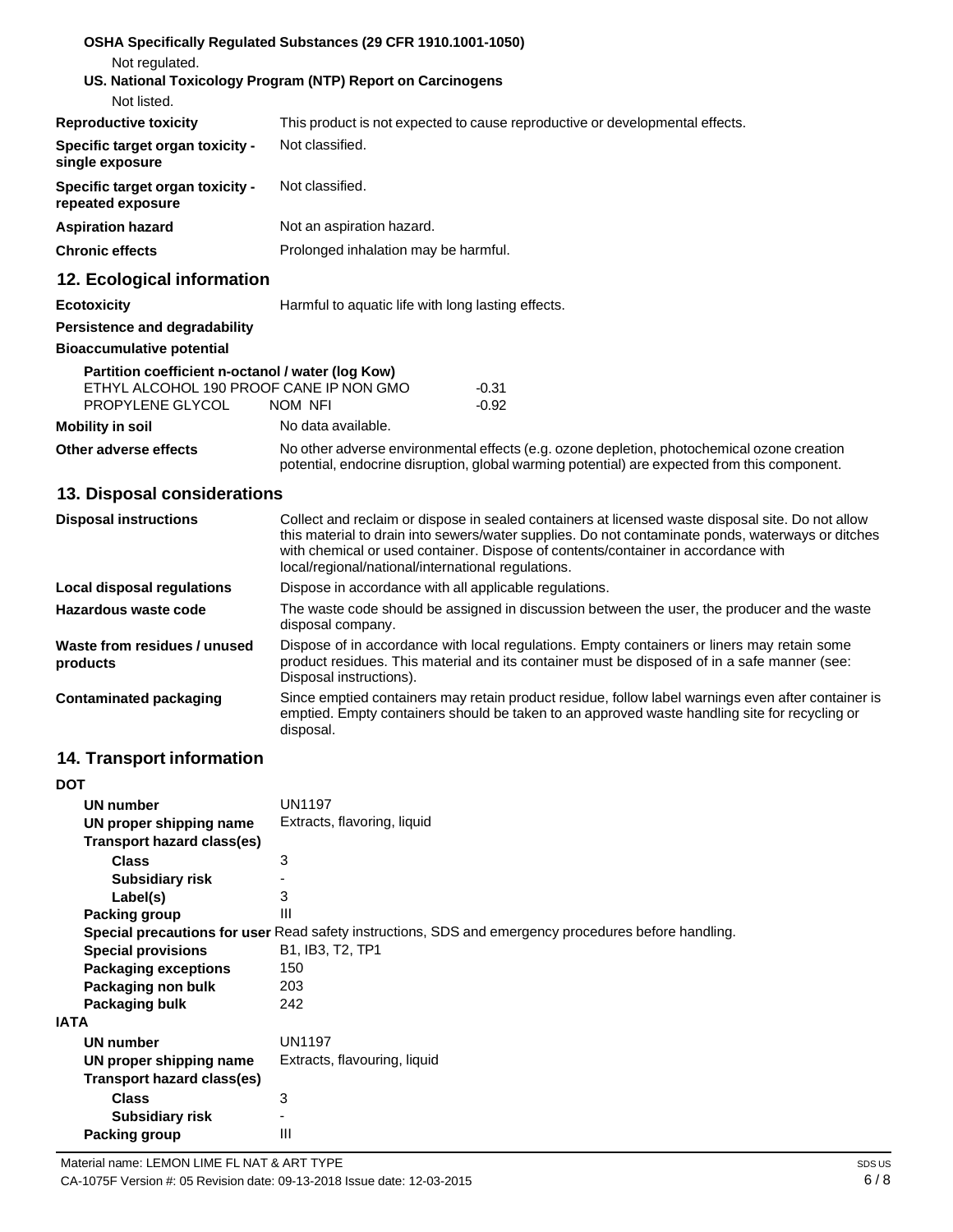| <b>Environmental hazards</b>                                                   | No.                                                                                                  |
|--------------------------------------------------------------------------------|------------------------------------------------------------------------------------------------------|
| <b>ERG Code</b>                                                                | 3L                                                                                                   |
|                                                                                | Special precautions for user Read safety instructions, SDS and emergency procedures before handling. |
| Other information                                                              |                                                                                                      |
| Passenger and cargo<br>aircraft                                                | Allowed with restrictions.                                                                           |
| Cargo aircraft only                                                            | Allowed with restrictions.                                                                           |
| <b>IMDG</b>                                                                    |                                                                                                      |
| <b>UN number</b>                                                               | <b>UN1197</b>                                                                                        |
| UN proper shipping name                                                        | EXTRACTS, FLAVOURING, LIQUID                                                                         |
| <b>Transport hazard class(es)</b>                                              |                                                                                                      |
| <b>Class</b>                                                                   | 3                                                                                                    |
| <b>Subsidiary risk</b>                                                         |                                                                                                      |
| Packing group                                                                  | Ш                                                                                                    |
| <b>Environmental hazards</b>                                                   |                                                                                                      |
| <b>Marine pollutant</b>                                                        | No.                                                                                                  |
| <b>EmS</b>                                                                     | $F-E$ , S-D                                                                                          |
|                                                                                | Special precautions for user Read safety instructions, SDS and emergency procedures before handling. |
| Transport in bulk according to<br>Annex II of MARPOL 73/78 and<br>the IBC Code | Not established.                                                                                     |





### **15. Regulatory information**

#### **US federal regulations**

This product is a "Hazardous Chemical" as defined by the OSHA Hazard Communication Standard, 29 CFR 1910.1200.

#### **TSCA Section 12(b) Export Notification (40 CFR 707, Subpt. D)**

Not regulated. **CERCLA Hazardous Substance List (40 CFR 302.4)** Not listed. **SARA 304 Emergency release notification** Not regulated. **OSHA Specifically Regulated Substances (29 CFR 1910.1001-1050)** Not regulated.